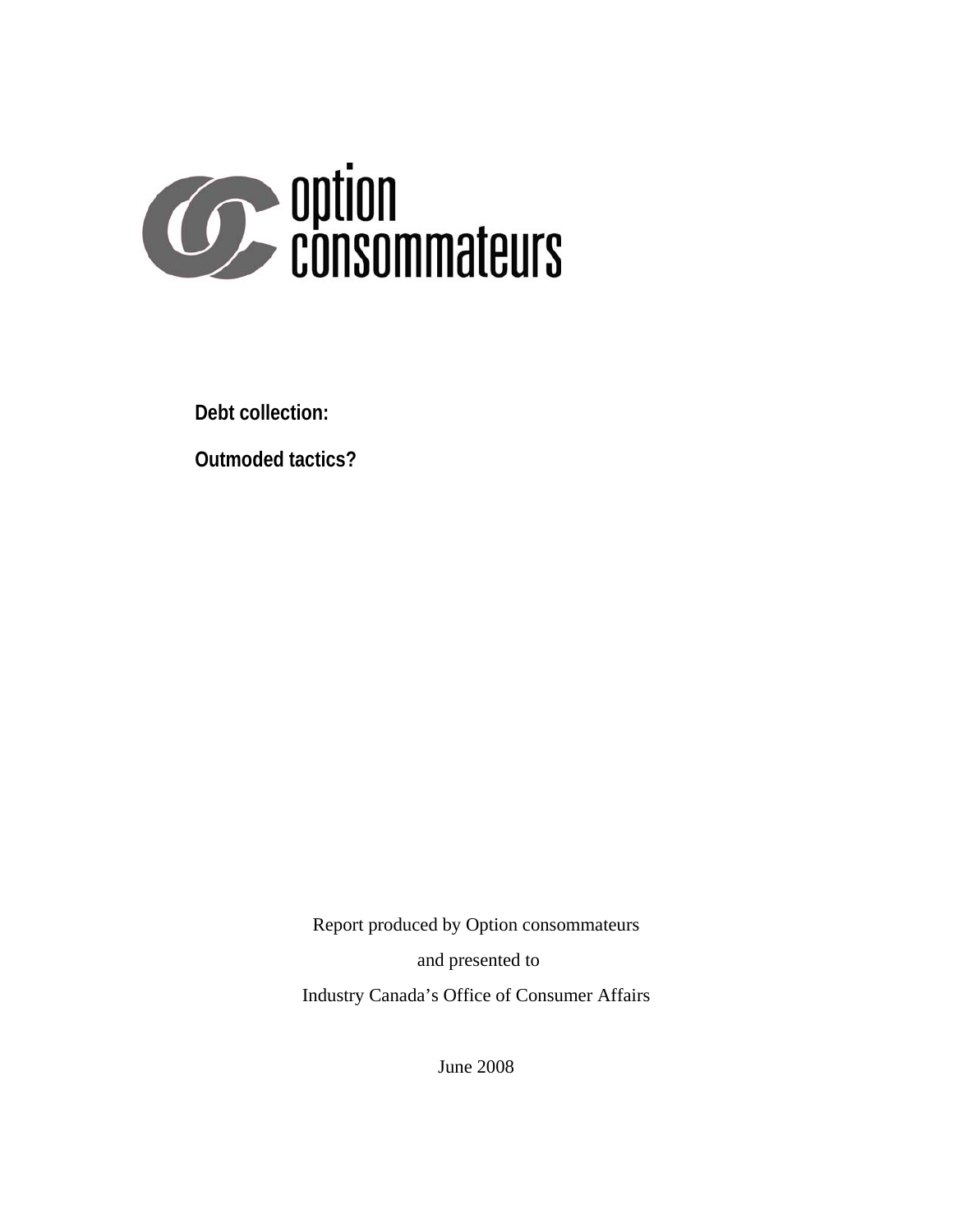# **OPTION CONSOMMATEURS**

## **MISSION**

*Option consommateurs* is a not-for-profit association whose mission is to promote and defend the rights and interests of consumers and ensure that they are respected.

## **HISTORY**

*Option consommateurs* has been in existence since 1983, when it arose from the *Associations coopératives d'économie familial* movement, more specifically, the Montreal ACEF. In 1999 it joined forces with the *Association des consommateurs du Québec* (ACQ), which had already pursued a similar mission for over 50 years.

## **PRINCIPAL ACTIVITIES**

*Options consommateurs* has a team of some 30 employees working in five departments: Budgeting, Energy Efficiency, Legal Affairs, Press Room, and Research and Representation. Over the years, *Option consommateurs* has developed special expertise in the areas of financial services, health, agrifood, energy, travel, access to justice, trade practices, indebtedness, and the protection of privacy. Every year, we reach 7,000–10,000 consumers directly, conduct numerous interviews in the media, participate in working groups, sit on boards of directors, carry out large-scale projects with key partners, and produce research reports, policy papers and buyers' guides, including the annual *Toy Guide* in *Protégez-vous* magazine.

## **MEMBERSHIP**

In its quest to bring about change, *Option consommateurs* is active on many fronts: carrying out research, organizing class action suits, and applying pressure on companies and government authorities. You can help us do more for you by becoming a member of *Option consommateurs* at [www.option-consommateurs.org](http://www.option-consommateurs.org/)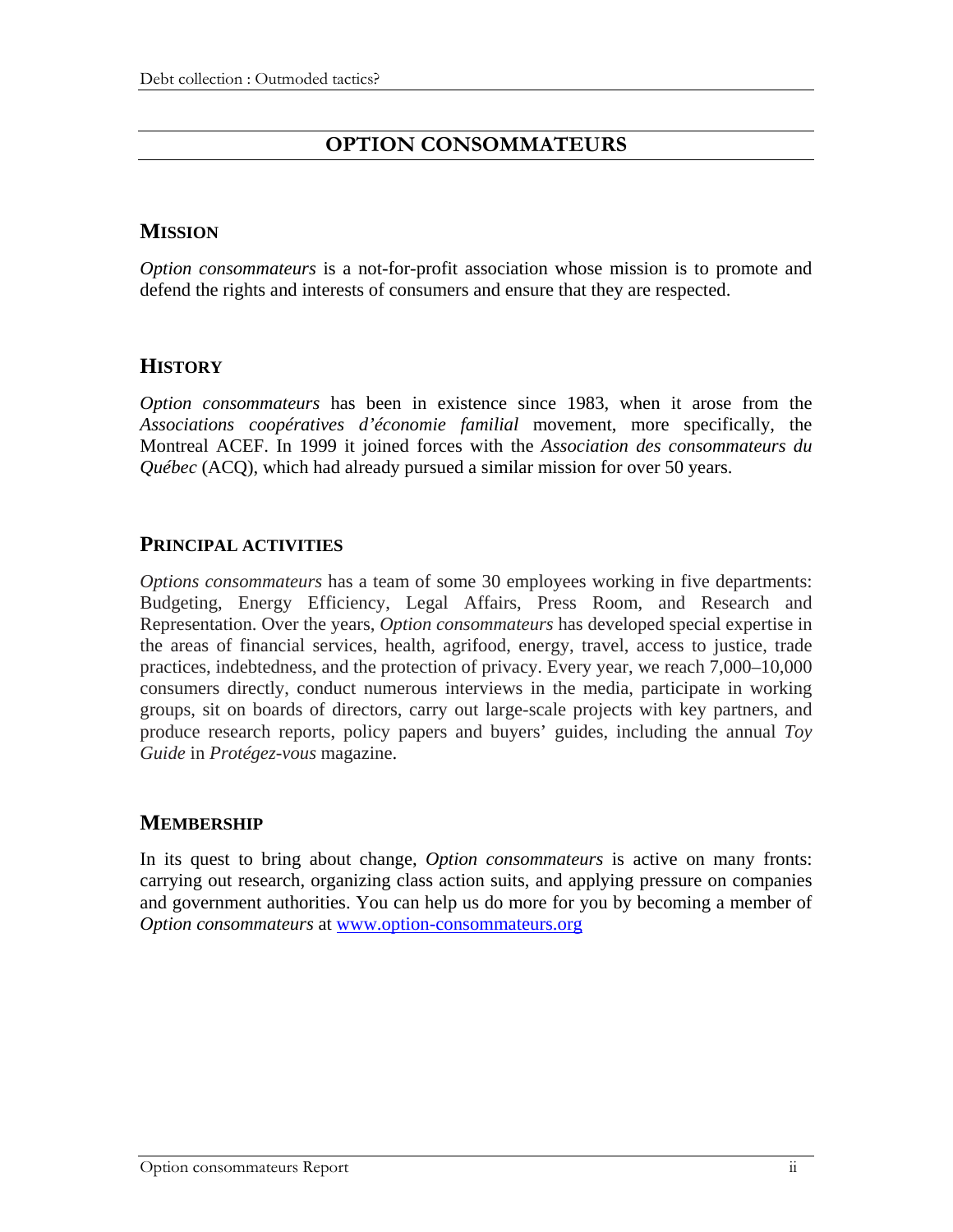# **ACKNOWLEDGEMENTS**

This research was conducted and the report written by Ms. Maryse Guénette. The analysis of laws and regulations in Ontario, Quebec, New Brunswick and the United States was carried out by Ms. Valerie Couillard, a lawyer in Option consommateurs' Budget department. Ms. Couillard also collaborated in drafting the sections related to these subjects. Ms. Guénette especially wishes to thank Ms. Couillard for her cooperation and her invaluable support.

Mrs. Guénette also makes a point of thanking the 23 consumers subjected to the collection process who agreed to provide their testimony and to put sometimes difficult events into words. Without these people, the drafting of this report would not have been possible. She is also thankful for the collaboration of Ms. Karine Robillard, Ms. Valerie Mercier and Ms. Domenica Gervais, budgetary advisers in Option consommateurs' Budget department, who recruited these consumers.

Finally Ms. Guénette wishes to thank everyone who granted her an interview.

In order to understand the situation that prevails in Quebec with regard to debt collection and what people who face collection agencies, particularly people with low income<sup>[1](#page-2-0)</sup> have to go through, Mrs. Guénette called upon Ms. Marielle Sauvé, an executive assistant in the customer service department at the *Office de la protection des consommateurs* (OPC), Mr. Bertrand Rainville, author of the study "*Le surendettement. Fracture individuelle et sociale*," Ms. Isabelle Thibault, budgetary adviser with *ACEF du Sud-ouest*, Ms. Caroline Arel, head of Budget department at Option consommateurs, Ms. Karine Robillard (mentioned above), $2^7$  $2^7$  Ms. Nathalie Rancours, bankruptcy trustee, Mr. Roger Landry, $3^7$  $3^7$  a lawyer at the *Commission de l'aide juridique* and Mr. Robert Gariépy, Managing Director of the *Association des directeurs de crédit de Montréal*.

In order to be better informed about the laws of Ontario and New Brunswick, and to familiarize ourselves with the Harmonized List of Prohibited Collection Practices, Ms. Guénette contacted Mr. Brian Pitkin, Director of the debt recovery unit of the Consumer Protection Branch of Ontario's Ministry of Consumer and Business Services, Ms. Leanne Smith, Consumer Enforcement Officer, Department of Justice and Consumer Affairs New Brunswick, and Mr. David Clarke, Senior Policy Analyst at Industry Canada's Office of Consumer Affairs.

 $\overline{a}$ 

<span id="page-2-0"></span><sup>&</sup>lt;sup>1</sup>The low income threshold is updated each year by Statistics Canada. To define someone as a low income person, it is not only necessary to consider his income, but also the size of the his household as well as the sector he lives in.

<span id="page-2-1"></span><sup>2</sup> This study relates to the effects of over-indebtedness on health; it was published by *Centre d'intervention budgétaire et sociale de la Mauricie* in 2006. 3

<span id="page-2-2"></span> $<sup>3</sup>$ These remarks, like all those of Mr. Roger Landry quoted in this report, were made within the context of</sup> an interview that Mr. Landry granted the author in January 2008.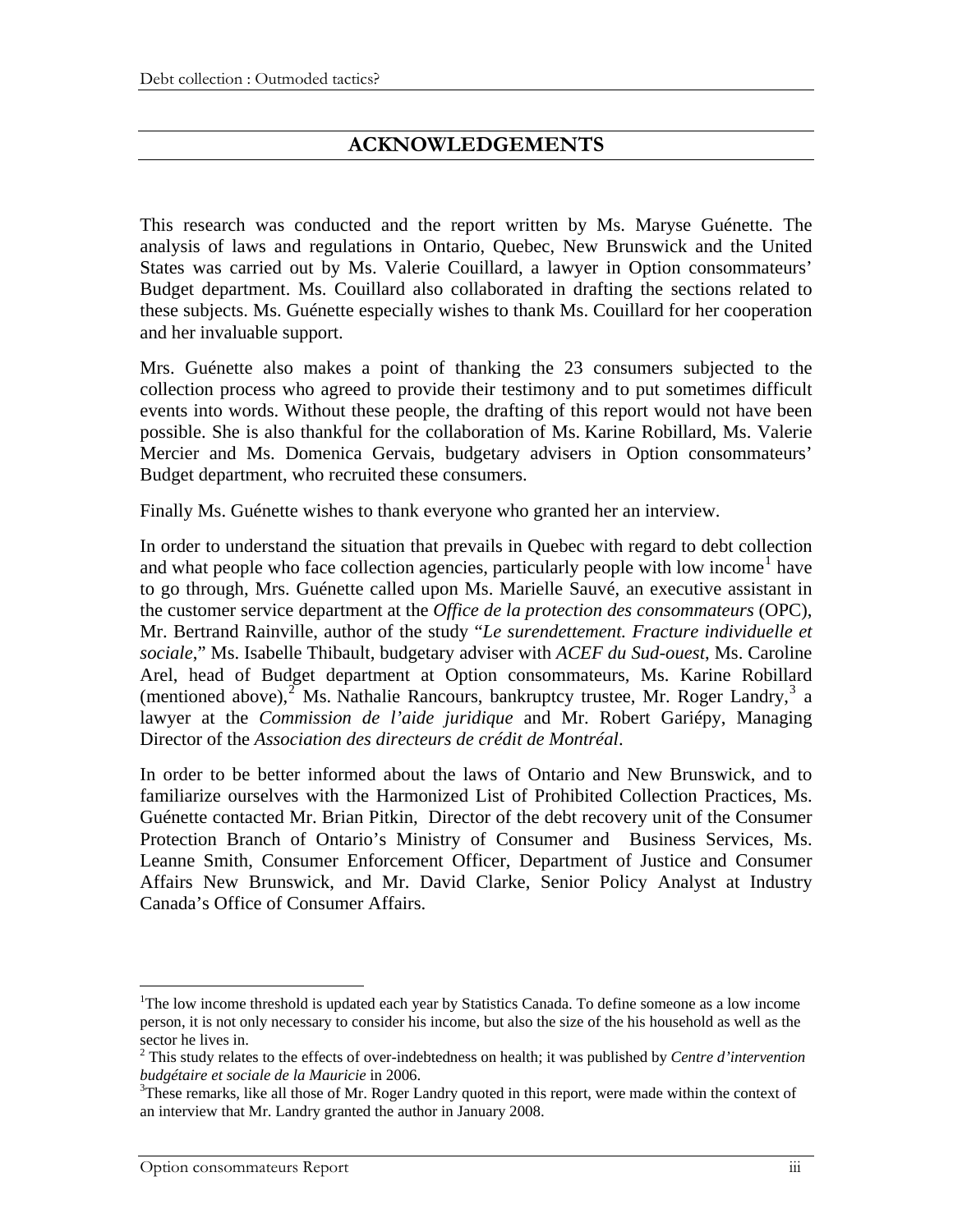To obtain information on the program established by the collection department at Hydro-Quebec Distribution (HQD), Mrs. Guénette contacted Mr. Étienne Mailhot, Adviser, Media Relations, Strategies and Business Practices, at Hydro-Québec's collection department.

To obtain information on the pilot project carried out by Gaz Métropolitain, Ms. Guénette met with Ms. Marie-Eve Charron and Mr. Daniel-Marc Paré, Head of the Accounts Receivable Management group and Senior Advisor, Customer Services, respectively. She also spoke to Ms. Isabelle Thibault (mentioned above) and to Mr. Sebastien Langlois, Head of the Energy Efficiency Department at Option consommateurs.

The help of all these people invaluable. Thank you!

This study was coordinated by Genevieve Reed, head of Option consommateurs' Representation and Research Centre.

Option consommateurs wishes to thank Industry Canada for its financial support in conducting this research. The opinions expressed in this report are not necessarily those of Industry Canada or of the Government of Canada.

The reproduction of this report is permitted on condition that the source is clearly stated. Any reproduction or allusion to its contents for advertising or monetary purposes, however, is strictly prohibited.

## **LEGAL DEPOSIT**

Bibliothèque nationale du Québec National library of Canada

ISBN 978-2-923522-38-8

Option consommateurs 2120, rue Sherbrooke est, Suite 604 Montréal (Québec) H2K 1C3

Telephone : (514) 598-7288 Fax: (514) 598-8511 Email: [info@option-consommateurs.org](mailto:info@option-consommateurs.org)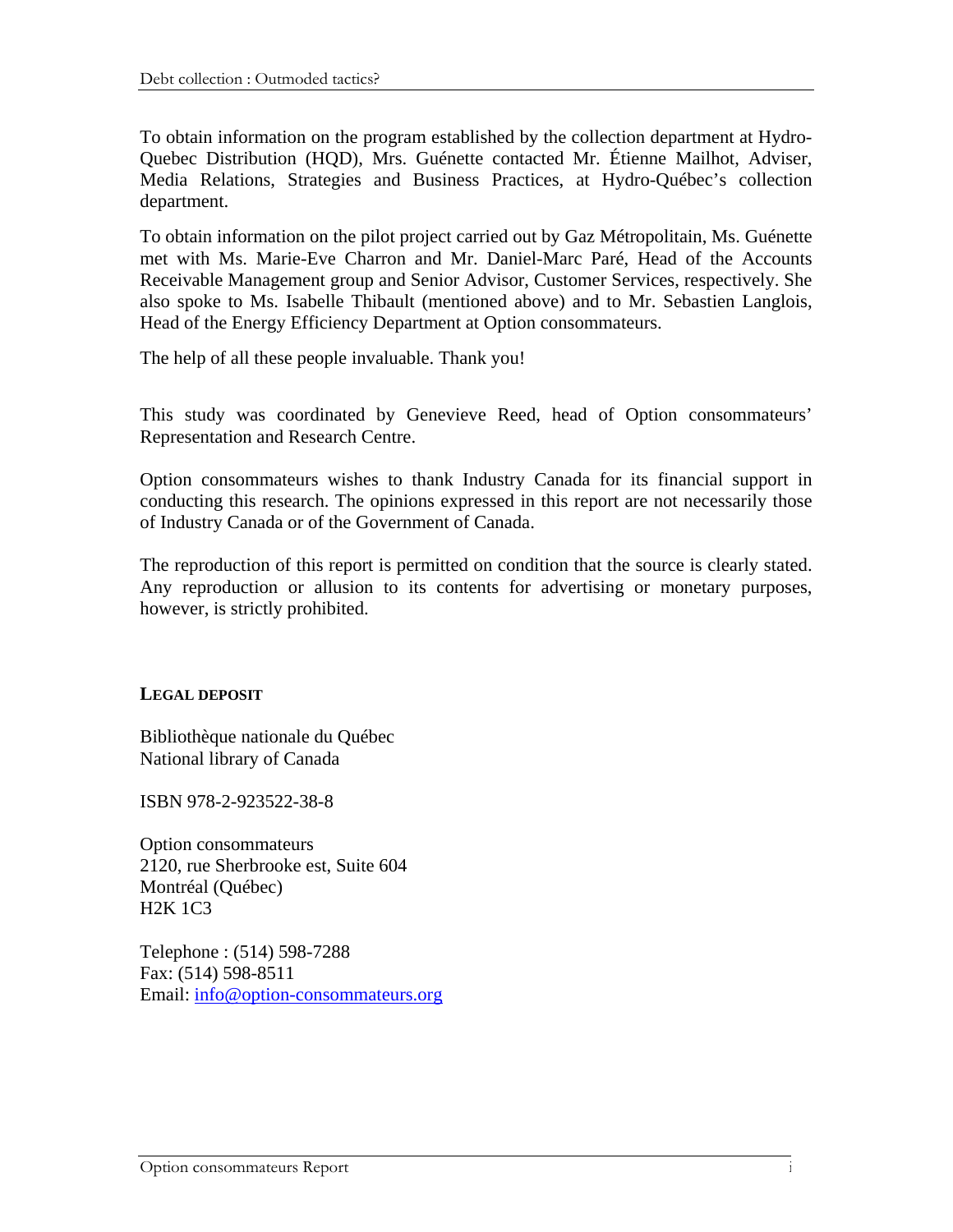### **EXECUTIVE SUMMARY**

Telephone calls at inconvenient times, harassment, intimidation, threats… this is what comes to many people's minds when the subject of collection agency practices is raised. Are there still collection agencies that act in this way today? The interviews that we carried out with 23 consumers subject to collection and with those around them in the context of their work show that the answer is yes.

Of the 20 consumers who received calls about the recovery of their debt, about half stated that, during a certain period, they been called more than once a week and five stated that they had been called several times a day. Of all the people interviewed, 14 said that the company or agency that contacted them had an improper attitude (in particular, the agent they spoke to had adopted a rough, aggressive or impolite attitude). Finally, 20 consumers stated that the experience had caused them considerable stress.

The interviews that we carried out, both with consumers and with specialists, also permitted us to observe the impasse in which people faced with a collection agency find themselves. Feeling they are caught in a trap, consumers (often low income) experience negative emotions, stress, or even depression. Furthermore, the arrival of a collection agent in their life is only the latest of their misfortunes. They are at one of the most difficult moments of their lives when someone arrives, demanding, sometimes in a loud, aggressive voice, a sum of money that they can not afford to pay.

How could things be improved? In searching for answers, we went over the laws of three Canadian provinces and the Harmonized List of Prohibited Collection Practices that the provinces have undertaken to respect. We noted that, although certain rules should be modified in order to adapt to today's circumstances, the laws and regulations generally offer consumers good protection. Their application, however, sometimes leaves something to be desired.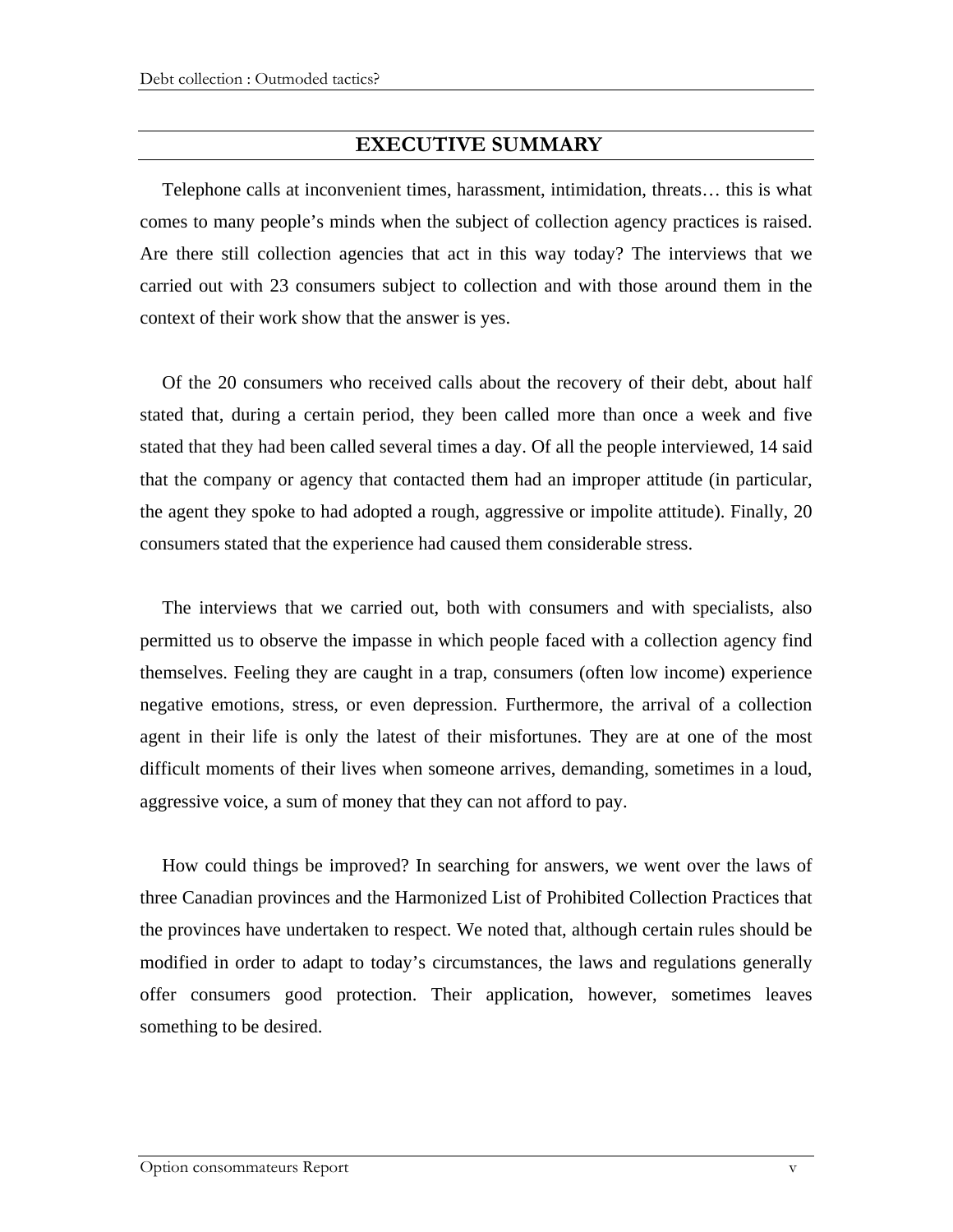We also looked at the American law. We observed that the law in the U.S. is more detailed than the three Quebec laws studied, particularly with regard to the description of harassing behaviour, false and misleading representation and unfair practices. In our view, this law could be used as model to improve provincial laws or help to interpret them.

It would be a good thing if debt collectors could follow the law to the letter. It would be even better if they followed the rules that they themselves developed. In order to find out about the codes of conduct dictated by collection agencies themselves, we carefully went through four codes of ethics from Quebec, Ontario, the United States and Belgium respectively.

It needs to be said that the code of the organization that represents collection agencies in Quebec is extremely ill-adapted to the situation of its members. Moreover, the three other codes could be used as a model for these collection agency umbrella organizations. These rules sometimes go further than a simple code of conduct. The Belgian code, for example, states that it is necessary "to lead to a positive solution by taking into account the possible socio-economic problems of the debtor." Now that's inspiring!

Do companies eager to recover the sums owed to them have any choices besides traditional recovery? An experiment undertaken at Hydro-Quebec shows that they do. In fact, a few years ago, this public corporation set up a program for low income customers who have difficulty repaying their debts. Under this program, Hydro-Quebec's collection department can come to a special agreement with customers. In certain cases, it agrees to reduce the debt, even to erase it. Interestingly, these agreements do not cost the public corporation one penny more than traditional collection methods. And they enable it to increase the satisfaction rate of their customers and enhance its own image.

Could every company act in this way? The Gas Métropolitain experiment, which we also report on, might lead us to believe that they could not. Indeed, with the aim of making its recovery services more human, the company set up a pilot project, the results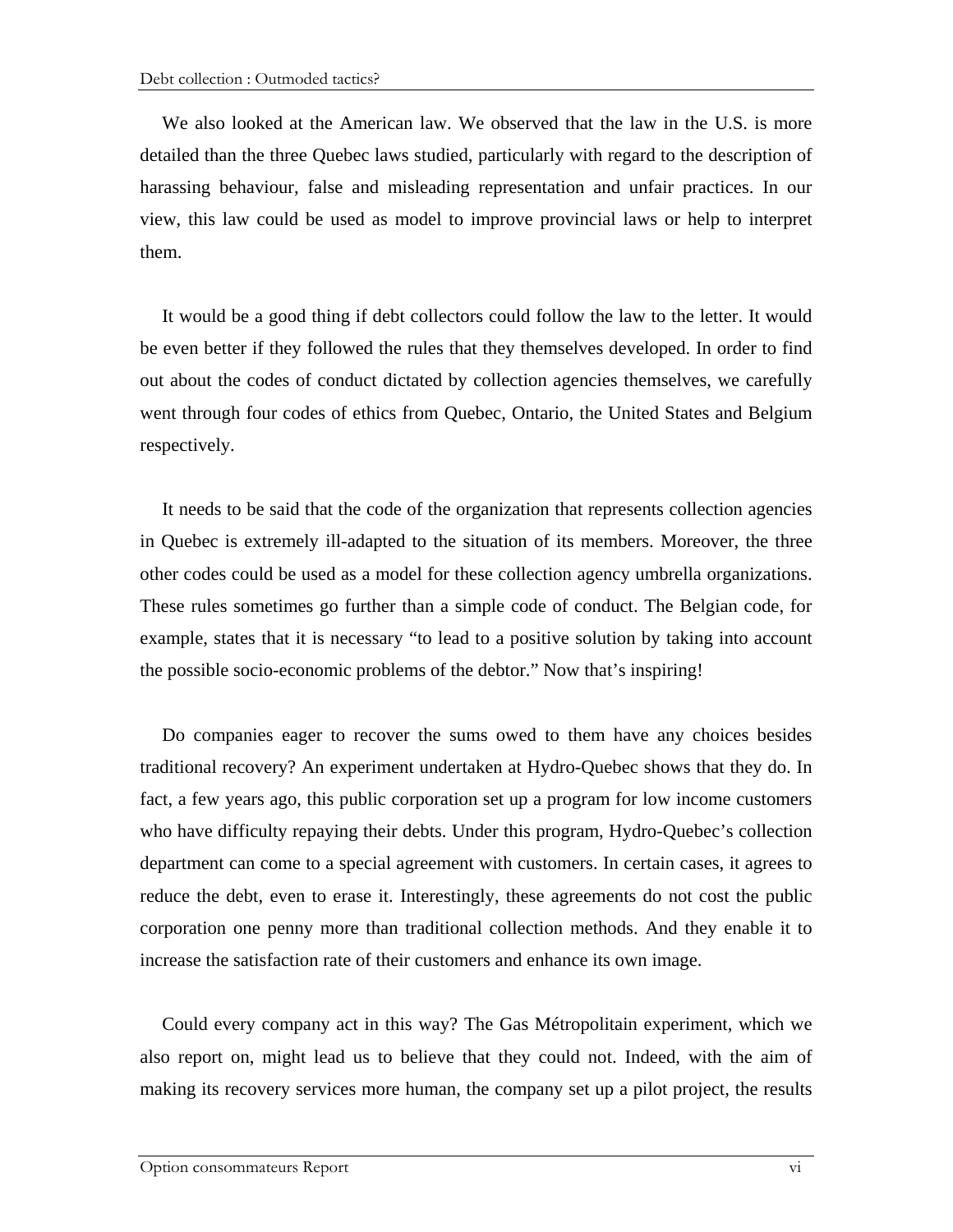of which were disastrous. This at least had the merit of clarifying certain dangers. And we feel it should be mentioned here that in order for such an experiment to succeed, certain specific elements need to be in place.

Fuelled by the experience of these two companies, we drew up a list of the factors that would contribute to the success of such projects. Among these we would include adequately trained employees who are sensitive to the problems faced by low income people, participants who have heard of the new initiative and are interested in taking part in it, and the presence of a consumers' association to act as an intermediary.

The comments of certain of the parties involved has made us realize that it will take more than programs to put a stop to the abuses of which consumers are victim. Certain solutions were put forward, such as direct assistance to low income consumers as well as measures aimed at alleviating the causes of poverty. At the time of writing this report, some organizations had already started to apply pressure in that direction. Let us hope that it will bear fruit.

#### **OUR CONCLUSIONS AND OUR RECOMMENDATIONS**

Our research has enabled us to observe that there is still a great deal of abuse in the collection industry and that there is little chance that the situation will improve soon. But this does not mean that there is no hope. By having its collection department adopt innovative practices, Hydro-Quebec has showed that it is possible to collect debts in a human and responsible way, at no additional cost. It would be in the interest of collection companies and agencies to take the achievements of the public corporation as a model. Let us hope that this report will help them to do so.

Following the analysis of the results of this research, Option consommateurs makes the following recommendations:

#### Recommendation 1

**Option consommateurs recommends that, in each province, legislators take the American law as a starting point in order to improve their own laws.**